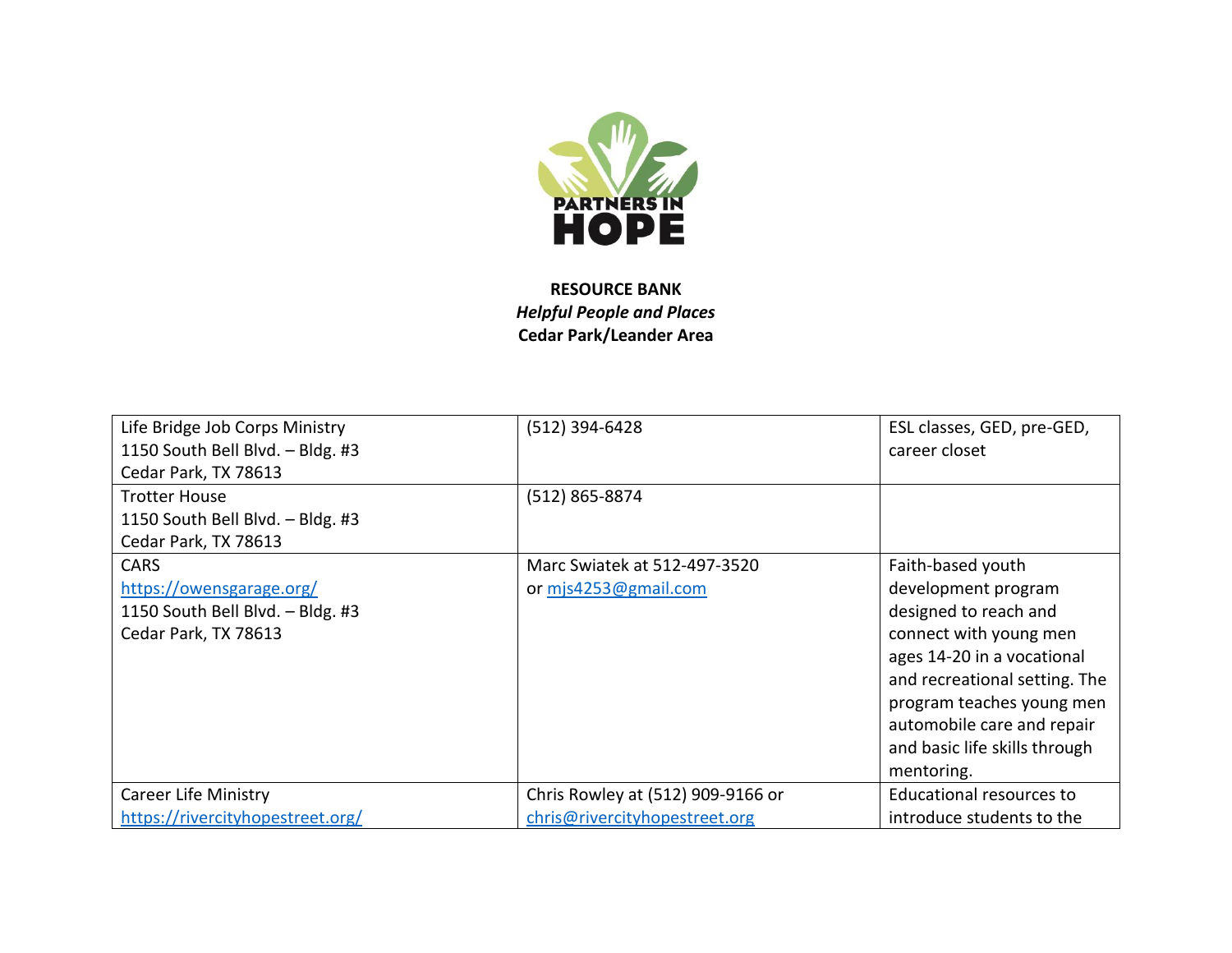| 1150 South Bell Blvd. - Bldg. #3<br>Cedar Park, TX 78613                                                                               |                                                            | construction (electrical),<br>certified nursing aide fields,<br>along with teaching of<br>computer skills and job<br>readiness (resume,<br>interviewing, personal<br>discovery). Additional<br>resources include basic adult |
|----------------------------------------------------------------------------------------------------------------------------------------|------------------------------------------------------------|------------------------------------------------------------------------------------------------------------------------------------------------------------------------------------------------------------------------------|
|                                                                                                                                        |                                                            | education (HSE, ESL and<br>citizenship), counseling and<br>discipleship.                                                                                                                                                     |
| <b>Christian Family Counseling Center</b><br>https://cfcaustin.com/<br>1150 South Bell Blvd. - Bldg. #3<br>Cedar Park, TX 78613        | 512-218-1272 or Sandra by text message at<br>512-960-9612. | Free Bible-based, Christ-<br>centered, non-<br>denominational counseling<br>ministry.                                                                                                                                        |
| Jail to Jobs<br>https://www.jailtojobs.com/                                                                                            | 737-234-5627 or chris@jailtojobs.com                       | Workforce and spiritual<br>development programs                                                                                                                                                                              |
| Reveal<br>https://revealresourcecenter.com/<br>Twin Lakes Fellowship<br>1150 S Bell Blvd.<br>Cedar Park, TX 78613                      | (512) 981-7721                                             | Distribution of Food and<br>Clothing<br>Mondays: 7pm-8pm<br>Tuesdays 9am-12pm<br>No I.D. Required                                                                                                                            |
| <b>Job Seekers Network</b><br>www.jsnatx.org<br>Hill Country Bible Church Austin - Lakeline campus<br>12124 RR 620 N, Austin, TX 78750 | (512) 662-1425 or info@JSNATX.org                          | Job search programs and<br>services (resumes,<br>Interviewing practice)                                                                                                                                                      |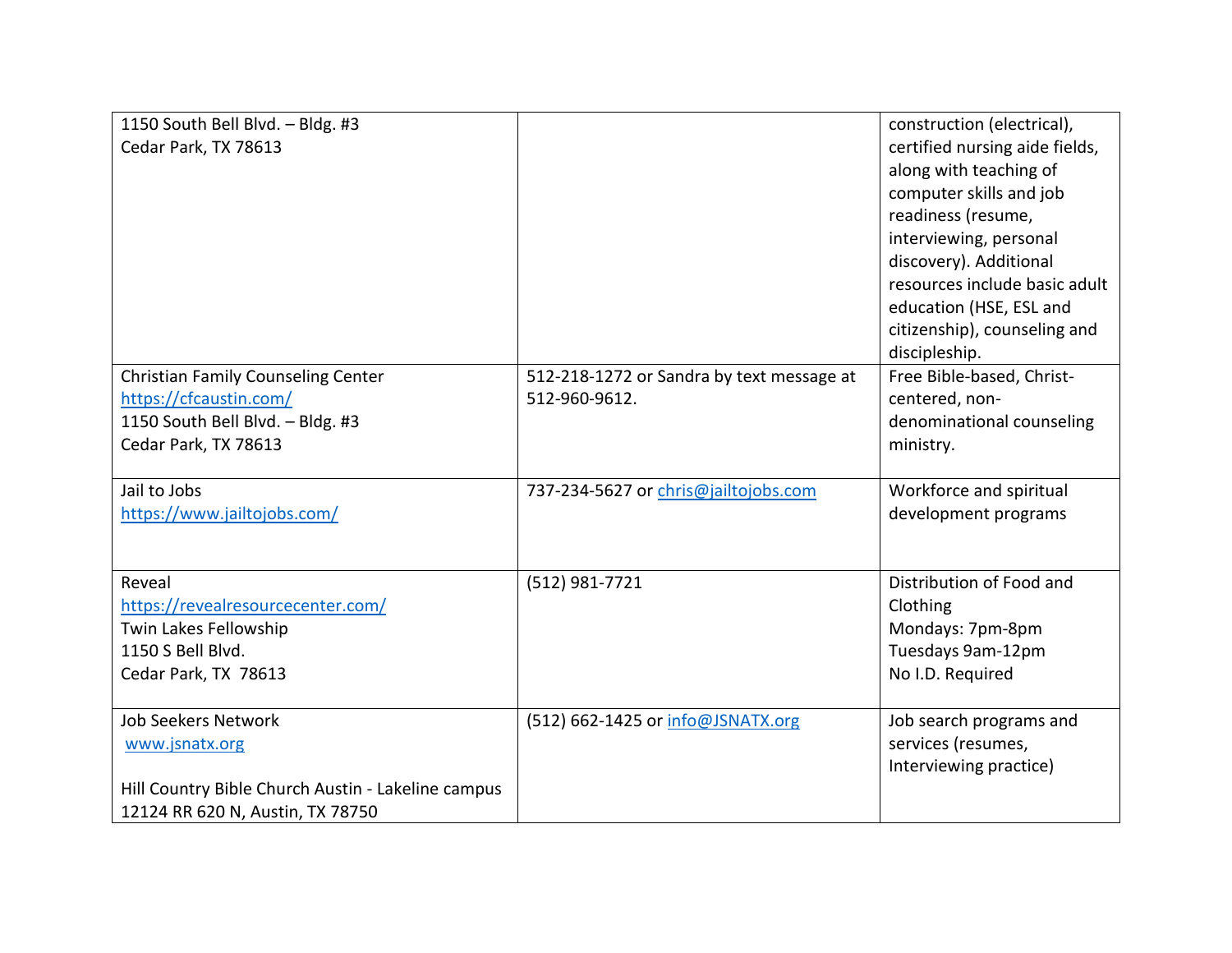| <b>Faith Home Restoration</b><br>https://www.facebook.com/faithhomerestoration/<br>Acts of Love                     | (512) 552-3259 Amy Crawford or<br>amycrawfordfaith@gmail.com<br>512-528-9948 | Faith- based residence for<br>women that provides a safe,<br>drug free environment and<br>offers prayer, support,<br>fellowship and<br>encouragement.<br>Christ-centered early                      |
|---------------------------------------------------------------------------------------------------------------------|------------------------------------------------------------------------------|-----------------------------------------------------------------------------------------------------------------------------------------------------------------------------------------------------|
| http://actsofloveecec.com/                                                                                          |                                                                              | childhood education,                                                                                                                                                                                |
| Hill Country Community Ministries (HCCM)<br>https://hccm.org/contact.php<br>1005 Lacy Drive<br>Leander, Texas 78641 | frontdesk@hccm.org<br>(512) 259-0360                                         | Food Pantry: Current clients<br>must call to make an<br>appointment - 512.259.0360<br>ext. 201.<br>Zip codes served: 78613,<br>78641, 78642, 78645, 78717,<br>78726, 78729, 78732, 78750,<br>&78759 |
| Samaritan Health Ministries<br>https://www.theshm.org/<br>904 Crystal Falls Pkwy<br>Leander, TX 78641               | (512) 331-5828                                                               | Uninsured & low-income<br>healthcare                                                                                                                                                                |
| <b>Operation Liberty Hill</b><br>https://www.operationlh.org/<br>1401 N. Hwy. 183<br>Leander, TX 78641              | (512) 778-4175<br>info@operationlh.org                                       | -Food Pantry (Tuesday,<br>Thursday, Friday open to<br>general public)<br>-Thrift Store<br>-Financial Help<br>-Rise Up Program (money<br>management, enrolling GED                                   |